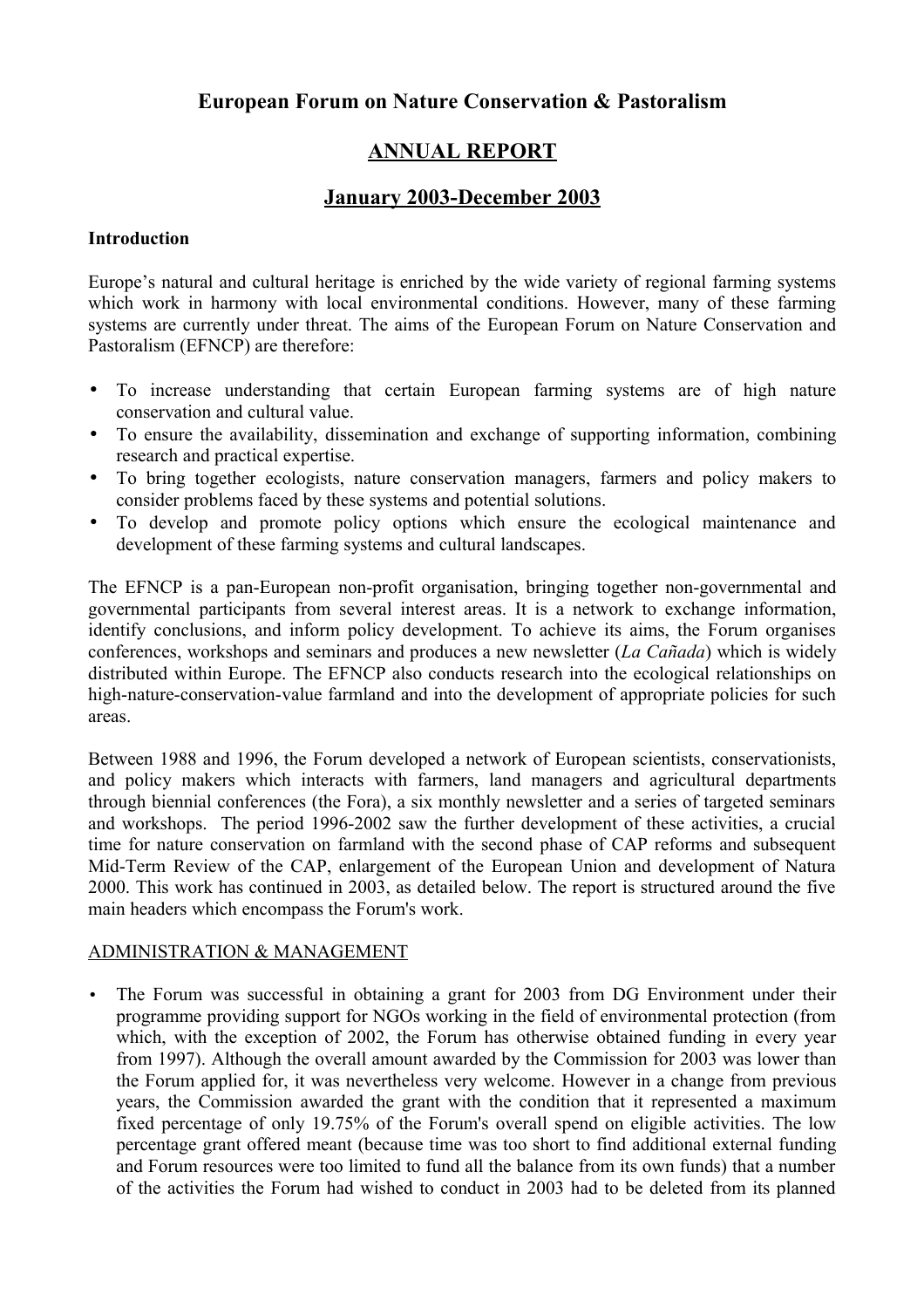programme of work. Nevertheless, the remaining content of this report serves to indicate that the Forum was still able to achieve much during the year.

- In line with EFNCP policy, during 2003 the Forum secured an increasing amount of the Forum's budget from project-specific activities - as indicated below.
- The Forum has always tried to minimise the proportion of resources put into management and administration. In line with this, the Forum currently relies on input from the network participants, in either a part-funded or voluntary capacity.

#### BIENNIAL CONFERENCES

• The EFNCP held in September 2003 a three-day conference in Montpellier and Les Causses Meridionaux (France) organised jointly with Services Interchambres d'Agriculture Montagne Elevage (SIME), Conseil Regional Languedoc Rousillon and Conseil General Herault. The meeting focused on *Rural development measures and the future of pastoralism: regional problems, future management possibilities and policy realities*. Papers connected with the conference were also placed on the EFNCP website http://www.efncp.com

The Forum's conferences fulfil a major part of the role as a forum. These review progress on basic scientific work and identify further research needs in order to fulfil the requirements of informing policy development and awareness raising. A further role of main Forum meetings is to use the location to bring into the network a new range of contacts as well as maintaining earlier ones - as well as to see, on the ground, examples of high-nature-value farming systems. The 1998 meeting was held in the Czech Republic to facilitate the development of contacts in central and eastern Europe. This was successful and the Forum now counts many participants from central and eastern Europe. Further work in this region, related to EU accession has also been stimulated. The meetings in 2000 (in Ireland) and 2003 (in France) maintained that wide involvement, but was also integrated into the Forum's work on high nature conservation value (HNV) farmland.

#### RESEARCH

During 2003, the Forum completed input to:

- *PASTORAL: the agricultural, ecological and socio-economic importance of free-ranging livestock rearing in Europe*. This Concerted Action was funded under the European Commission's  $5<sup>th</sup>$  Framework programme and conducted in collaboration with partners from throughout Europe. During the course of the project, the Forum assisted in the organisation, contribution to and dissemination from four workshops: *Extent & Characteristics of Extensive Grazing Systems* (Spain, July 2001), *Impact of Scale & Accession on Biodiversity Value* (Romania, October 2001), *Ecological principles and nature conservation value* (Scotland, June 2002) and *Rural Policies in Europe: Delivering More for Pastoralism?* (France, December 2002)*.* A series of eight Information Notes (see publications section at end of this report) and accompanying video were produced as part of the output from the project and are intended to provide a brief introduction to some of the issues facing pastoralism in Europe today. Further detailed information on the PASTORAL project and European pastoralism can be found at: http://www1.sac.ac.uk/envsci/external/Pastoral/default.htm
- *Developing a High Nature Value farming area indicator* This project was funded by the European Environment Agency and involved a number of partners from throughout Europe, coordinated by the Danish Centre for Forest, Landscape and Planning. The objective of the project was to develop and test a suite of High Nature Value farming area indicators at EU level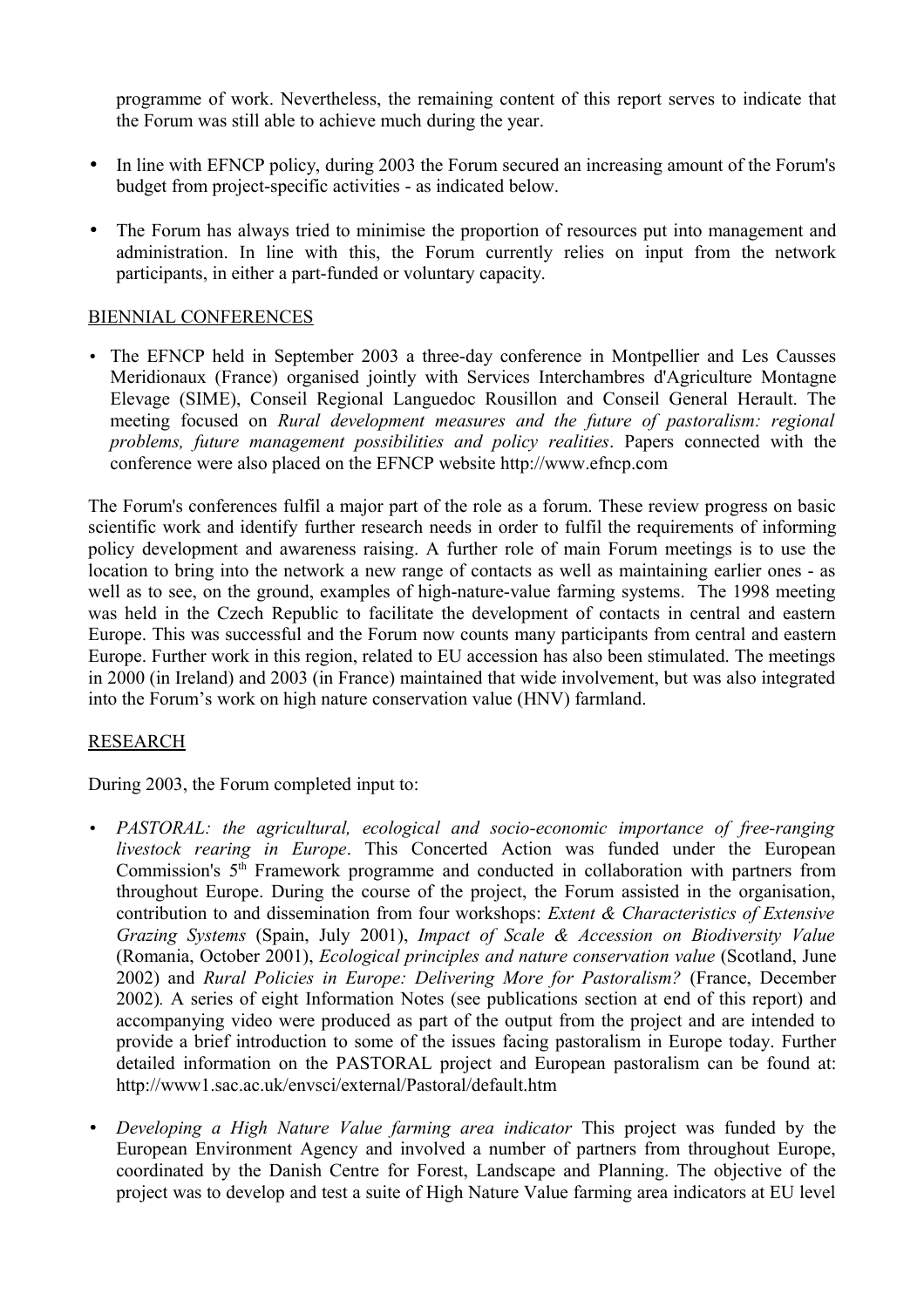and to analyse the possibilities for extending the indicators to all EEA member countries. The Forum assisted with the conceptual development of relevant indicators and with the testing of the relevance of these in a variety of areas throughout Europe. An overview of the findings from this project is available from the EEA website

New research projects to which the Forum contributed to in 2003 include:

- *PAN: Thematic Network on Cultural Landscapes and their Ecosystems.* This Thematic Network is funded under the European Commission's  $5<sup>th</sup>$  Framework programme. The project is coordinated by the University of Bergen and is conducted in collaboration with partners from throughout Europe. The Forum will assist with the organisation of two of six workshops over a three year period and will contribute to these and help with the dissemination of the outputs. During 2003, meetings of the network were held in Portugal (March 2003) and in Marseille (November 2003). Further information on the project can be found at *[http://pan.cultland.org/](http://www.cultland.org/pan)*
- *Transhumount: A review of the role of transhumance in mountain ecosystem processes and dynamics* This Accompanying Measure is funded under the European Commission's 5th Framework Programme. The project is coordinated by ALTERRA in the Netherlands and is conducted in collaboration with a number of partners from throughout Europe. The overall objective of this project is to summarise the current status of transhumance in European mountains and its influence on the component fragile ecosystems. The Forum will assist with the organisation of one workshop and one larger conference and with the production of a book summarising the outcomes of these meetings. The workshop for this project was held in Madrid, Spain in September 2003. Further information on the project can be found at *[http://www.alterra-research.nl/servlet/page?\\_pageid=793&\\_dad=portal30&\\_schema=PORTAL30](http://www.alterra-research.nl/servlet/page?_pageid=793&_dad=portal30&_schema=PORTAL30)*

Much of the research work of the Forum in recent years has revolved around trying to address one issue - the lack of a structured classification, from an environmental perspective, of European farming systems. What is required is a broad typology which can be related to farms - since farms are the units that are the target of policy and through which management decisions are made. Without such a "common currency" it is very difficult to make progress on policy issues regarding farming and the environment, such as maintaining the status quo, environmental cross compliance, environmental enhancement, or appropriate developments. If we do not have a clear idea of whether European pastoral farming can be divided into more or less discrete systems (from our nature conservation perspective), how can we begin to understand (or influence) management which impacts on these systems through incentives to farmers?

## **DISSEMINATION**

During 2003, the Forum:

- Produced and distributed issues 16 and 17 of the Forum newsletter *La Cañada*, whose distribution is now 1200 and rising. *La Cañada* is sent to those active in Forum activities, appropriate officials in governments and the Commission, and as part of information provided in response to enquiries about the Forum. It has proven a very effective tool.
- Maintained contacts with a wide variety of interested parties throughout Europe through involvement and representation on other networks (e.g. GAP, Eurosite) and through participation of Forum representatives at a wide variety of meetings, seminars and input to project proposals.
- Maintained a flow of papers and articles for a range of audiences to illustrate the importance of these farming systems (see list at end of this report)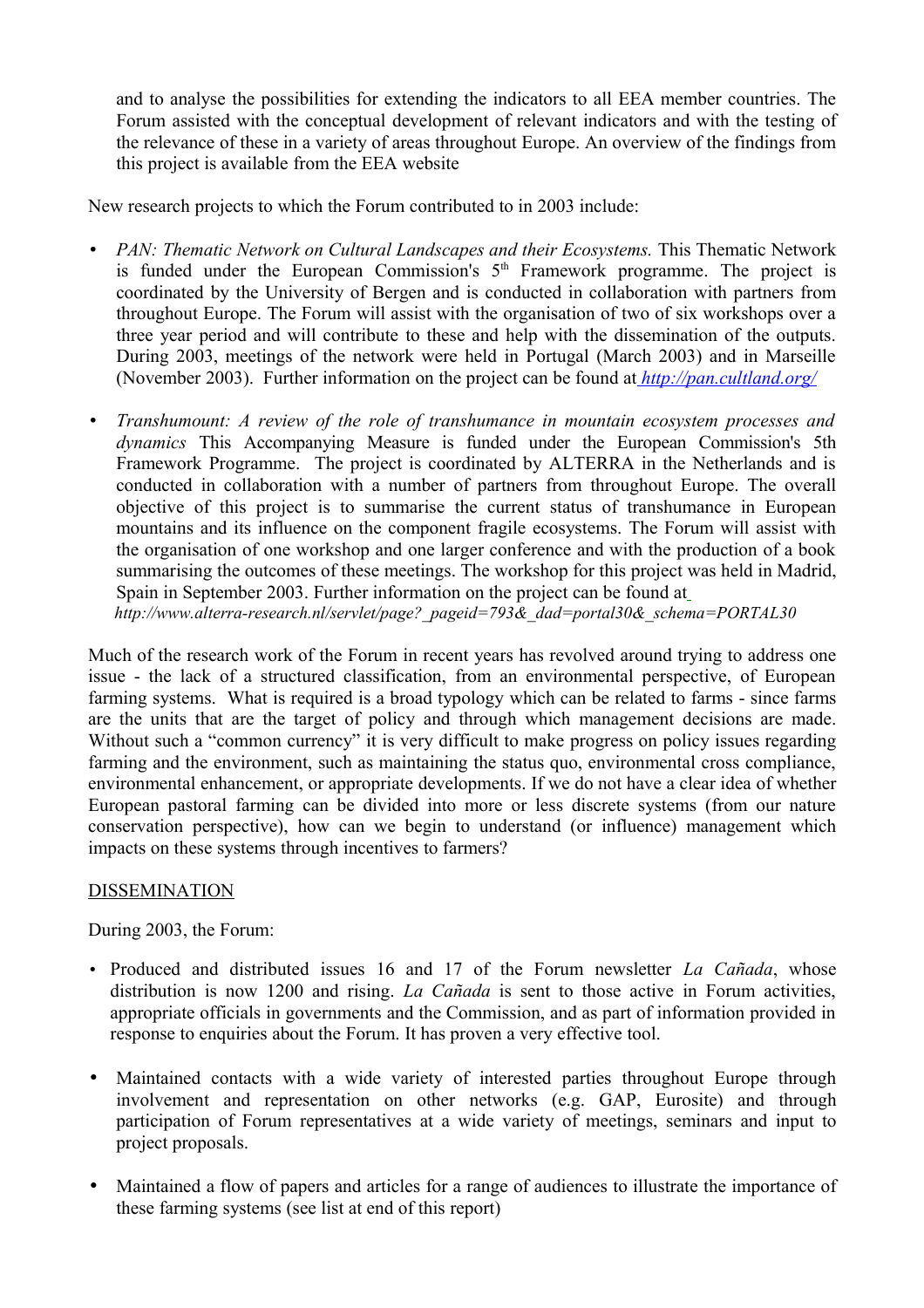• Continued to develop the Forum site on the internet (http://www.efncp.org). It has been recognised that the Forum website has been rather inactive in recent years and the Forum is currently investigating ways of increasing activity and effectiveness of the site.

### ORGANISATION OF SEMINARS & REPRESENTATION ON EC COMMITTEES

During 2003, the Forum:

- Held a seminar in Brussels on *The integration of forestry, biodiversity and agricultural concerns on High Nature Vale open grazed land* (February 2003). This one-day was seminar mainly aimed at European Commission officials and was organised by EFNCP with support from DG Agriculture's Information Action programme. Papers connected with this workshop are available on the EFNCP website http://www.efncp.com
- Contributed to a seminar in Brussels on *Roles and Instruments for the First Pillar of the Common Agricultural Policy* (March 2003) This one-day seminar was organised jointly by WWF European Policy Office, EFNCP and Stichting Natuur en Milieu. It provided an opportunity for experts from a range of interests (economic, farming, environment and national implementation of policy) to present their views interests and concerns on the Commission's proposal to introduce the single payment scheme. The report arising from this workshop is available on the EFNCP website [http://www.efncp.com](http://www.efncp.com/)
- Held a seminar in Stornoway (The Western Isles, Scotland) on *The environmental expectations from crofting agriculture* (December 2003). This one-day was seminar was organised by EFNCP with support from WWF Scotland and Scottish Natural Heritage. The meeting focused on some of the issues that led to the reform of the CAP and on some of the likely impacts on local agriculture and the environment of these reforms.
- Set in motion the preparations for two seminars in Brussels in early 2004 aimed at *Exploring the impact of the Mid Term Review (MTR) of Agenda 2000 and Accession on High Nature Value farming systems*. These seminars will be organised by EFNCP with support from DG Agriculture's Information Action programme. There has been strong encouragement from European Commission officials, particularly in DGs Agriculture and Environment, to develop further the successful formula of seminars held in Brussels and elsewhere
- The Forum has continued to have representatives nominated to attend meetings of the Consultative Committees on 'Rural Development', 'Agriculture and Environment' and 'Animal Products' established by DG Agriculture. Following the decision of the Agricultural Commissioner, Dr Fischler, DG Agriculture restructured its consultative committees, with one of the procedural changes being the incorporation of environmental NGOs into many of the committees. Four networks (World Wide Fund for Nature, BirdLife International, European Environment Bureau and the Forum) are working together to provide this input. Regular cancellation and short-notice rescheduling of these Committees by DG Agriculture has, however, made it difficult for the Forum representatives to attend.

## PUBLICATIONS

In addition to the newsletter *La Cañada*, publications arising from the work of the Forum during 2003 include: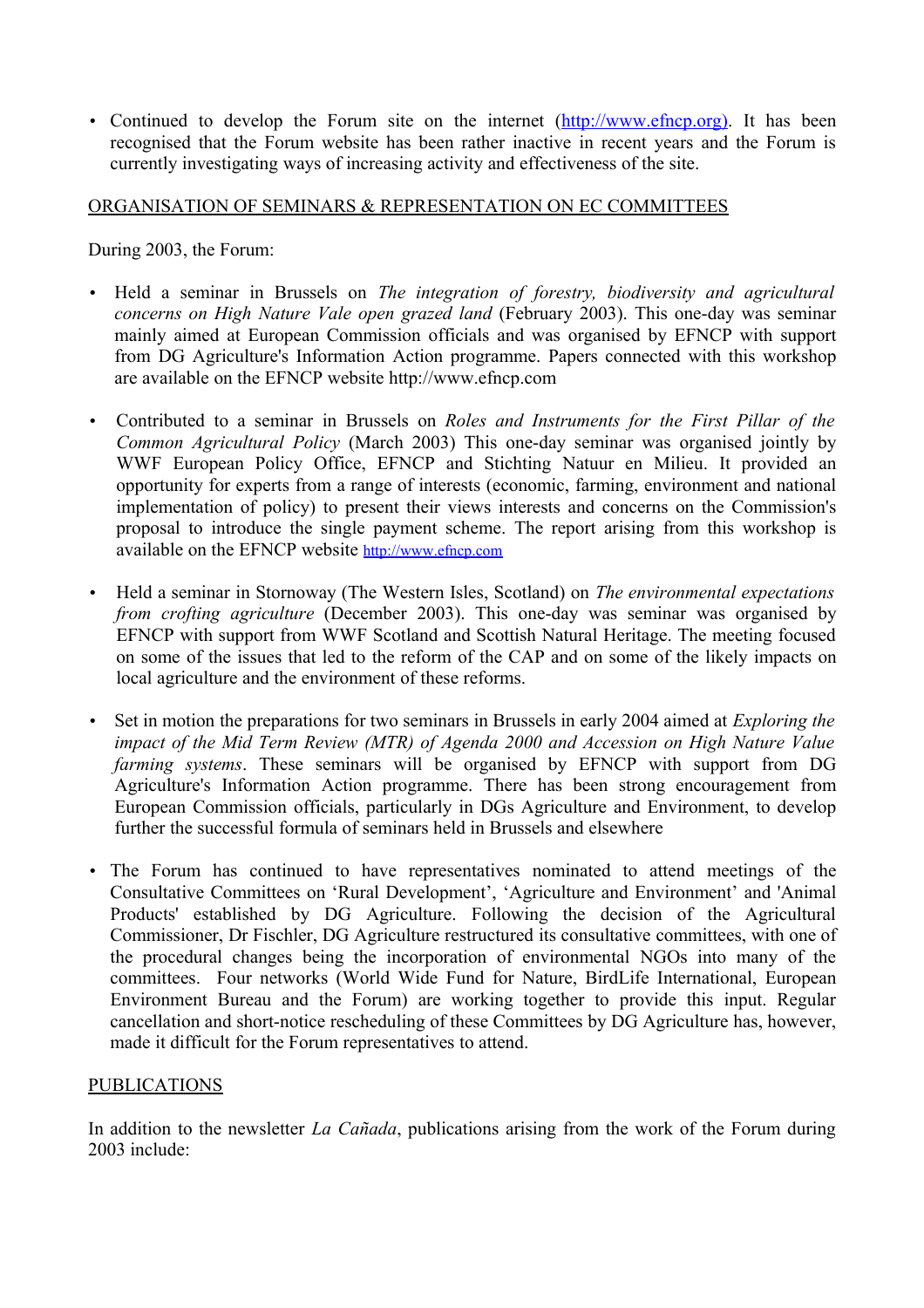- Anderson, E, Baldock, D., Bennett, H., Beaufoy, G., Bignal. E., Brouwer, F., Elbersen, B., Eiden, G., Godeschalk, F., Jones, G., McCracken, D.I., Nieuwenhuizen, W., van Eupen, M., Hennekens, S. & Zerva, G. (2003) *Developing a high nature value farmland indicator*. Report for the European Environment Agency, Copenhagen.
- Beaufoy, G., Guttenstein, E., Bignal, E. & Jones, G. (2003) *2003 Reform of the CAP: A Long Term Perspective for Sustainable Agriculture*. Stichting Natuur en Milieu, WWF and the European Forum on Nature Conservation and Pastoralism.
- Jones, D.G.L., Bignal, E., Lysaght, L., Baldock, D. & Phelan, J. (2003) *A review of the CAP Rural Development Plan 2000-2006: implications for natural heritage*. Dublin, The Heritage Council.
- PASTORAL (2003) *An introduction to European pastoralism.* PASTORAL Project Information Note 1. 4 pp.
- PASTORAL (2003) *The need for a typology of European pastoral systems* PASTORAL Project Information Note 2. 5 pp.
- PASTORAL (2003) *The nature of European pastoralism* PASTORAL Project Information Note 3. 6 pp.
- PASTORAL (2003) *Examples of European pastoral systems* PASTORAL Project Information Note 4. 9 pp.
- PASTORAL (2003) *Trends and threats to the viability of European pastoral systems* PASTORAL Project Information Note 5. 6 pp.
- PASTORAL (2003) *Potential policy approaches to support European pastoralism* PASTORAL Project Information Note 6. 5 pp.
- PASTORAL (2003) *Gaps in the understanding of European pastoralism* PASTORAL Project Information Note 7. 5 pp.
- PASTORAL (2003) *European pastoralism: farming with nature* PASTORAL Project Information Note 8. 8 pp.